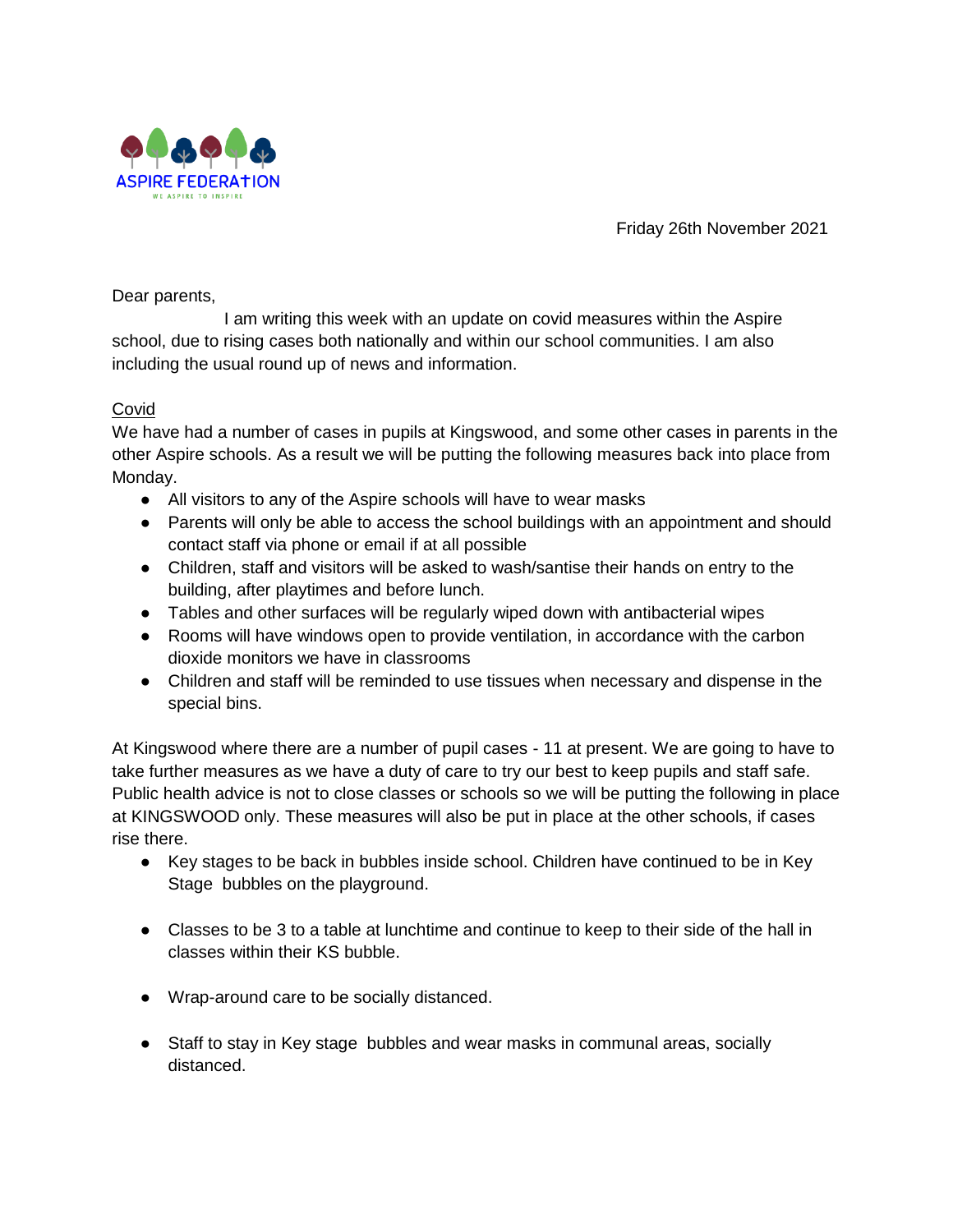- Parents/carers to hand sanitize as they enter the school grounds.
- Parents/carers to socially distance on drop-off and pick-up 2 metres between each family. *On pick-up, parents/carers to be vigilant with socially distancing when crossing KS areas.*
- Visitors, including parents/carers, not to enter the school building.
- Only medical/SEND professionals to enter the building when necessary, wearing a mask.
- All school clubs to be cancelled for the rest of this term.
- All trips to be rescheduled for a later date.
- Christmas Fair to be cancelled.
- Christmas jumper day and dinner will still go ahead as children will be socially distanced in bubbles.
- The Nativity will still go ahead for EYFS/KS1 to gain the wonderful experience of performing. This will be to the rest of the school virtually in classrooms, but no parents/carers to attend.
- All assemblies go back to being virtual.
- Christmas carol assembly to still go ahead for all pupils virtually. Unfortunately parents/carers will be unable to attend.

We do apologise to the Kingswood community that some of the looked forward to Christmas celebrations cannot happen as planned, however our priority has to be that children and staff are kept safe and that we try to limit the spread of the virus as much as possible.

## DFE Broadband Pilot project

Thank you to those parents who responded to my letter about the broadband project that we had been invited to be part of by the DFE. I was able to provide vouchers to all families that applied that entitle them to a year's worth of funded broadband. This was available for families who do not have broadband at home currently.

## Forest Schools

Year 2 pupils from Leeds and Broomfield, Platts Heath and Ulcombe are today attending a Forest Schools day in Bearsted. The trip will be rearranged for Kingswood year 2 pupils. I have just heard from Mrs Steer, head of school at Leeds and Broomfield who has coordinated these